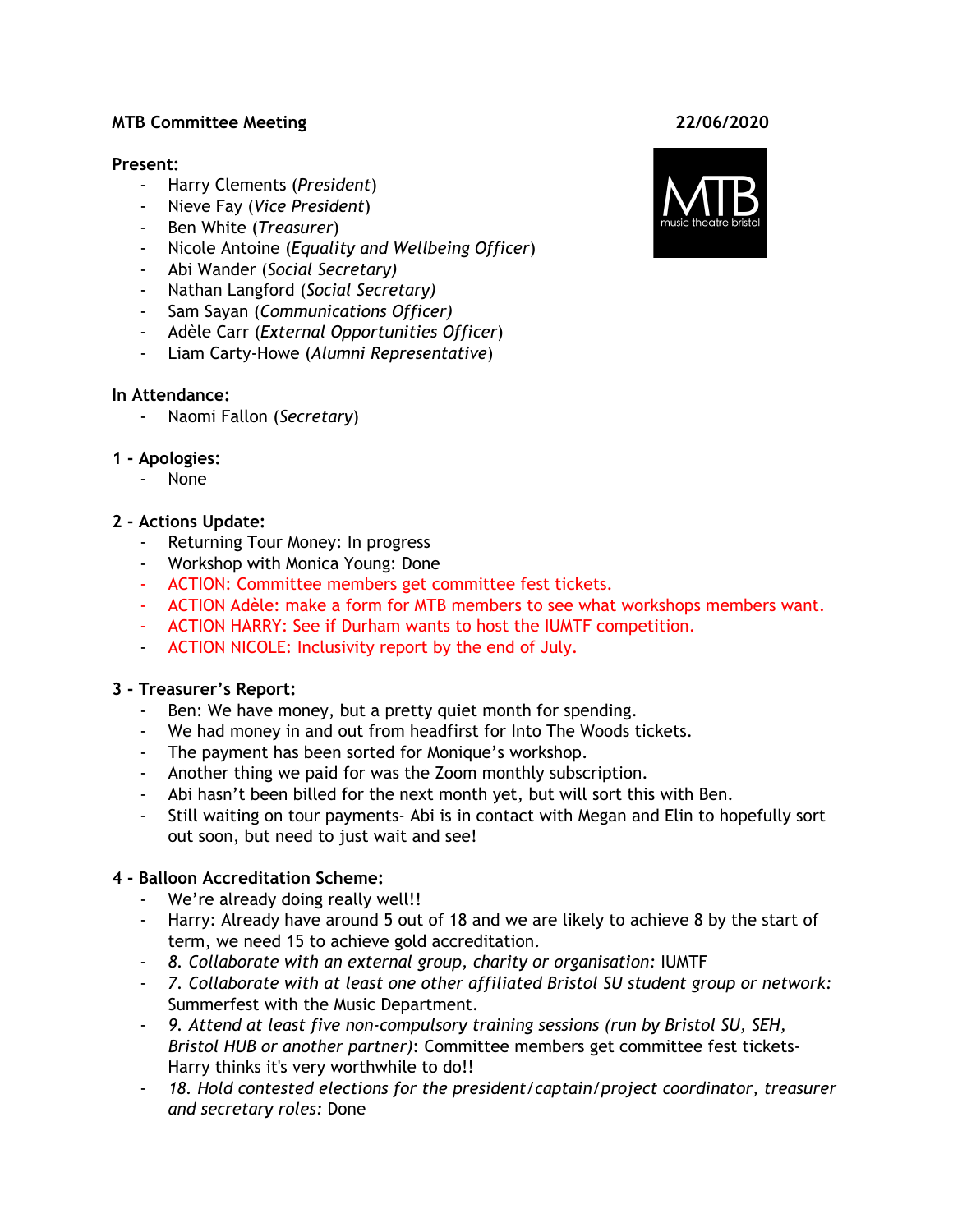- *4. Secure an external sponsor or renew an existing sponsorship contract for your group:* We are keeping our sponsor percent.
- Still no sign of where the banner is yet :(

## **5 - Workshop Update:**

- Adèle: First one wasn't as successful as we liked, due to being badly timed with exams
- The turnout wasn't the best, however Monique is happy to work with us again in the future, so a great contact for MTB to have!
- Huge thanks to Adèle for organising, those who went really enjoyed it!!
- Adèle has emailed Lauren Drew (who is currently in the SIX tour cast :o) and has enquired about what she offers and her rates for a workshop in July.
- Adèle: Would like to have a day or two that focuses on production workshops to prepare people for next year.
- ACTION: Adèle to make a form for MTB members to see what workshops members want.
- Harry: It is not likely that there will be a Give it a Go in person in October.
- Adèle: If it has to be virtual could do a taster session, with learning a dance routine for an hour and acting through song for an hour, then an MTB Q and A.
- Adèle: Skills bootcamp (for a week), however people may not want to be on their laptop for a week.
- Adèle: Could include an audition workshop/ technique and preparation. A basic dance session for people nervous about dance calls and also a more advanced one, which involves learning a routine from a previous show.
- Harry: First week of this year we won't have auditions unlike previous years.
- Nieve: Could hold a socially distanced workshop.
- Adèle: Would be nice to do it in real life if we can.
- Nieve: Could have open air shows and workshops on the downs and by October, we may be able to meet in bigger groups, with different workshops at different points on the downs, all social distanced.
- Adèle: Depends on weather, people might not want to be in public, just got to keep an eye on when it's possible to do things.

## **6 - Alumni Update:**

- Liam: The first form had 12 responses including alumni from 2011, and lots of ppl from the last few years, which is exciting !!
- Liam may look through some old cast lists and contact people personally, to see what they want from an alumni network.
- Great responses so far from the form!!
- Another form was posted today for the graduates of this year.
- Ruth would be interested in holding monthly dance workshops, which is something we can look into.
- Jack Reitman who ran the alumni workshop, suggested a day of little alumni events and Leah was also interested, this could work perhaps in term 2 and have a weekend of alumni events and career workshops could be really good, as we might not be able to do an alumni reunion this side of Christmas.
- Liam is just waiting for more responses from the graduate form.... [https://docs.google.com/forms/d/e/1FAIpQLSeAyfaaF71rPqGftljXFKqt6Uo6syOp1SoGJ](https://docs.google.com/forms/d/e/1FAIpQLSeAyfaaF71rPqGftljXFKqt6Uo6syOp1SoGJ3MyxmP-De5sSA/viewform) [3MyxmP-De5sSA/viewform](https://docs.google.com/forms/d/e/1FAIpQLSeAyfaaF71rPqGftljXFKqt6Uo6syOp1SoGJ3MyxmP-De5sSA/viewform)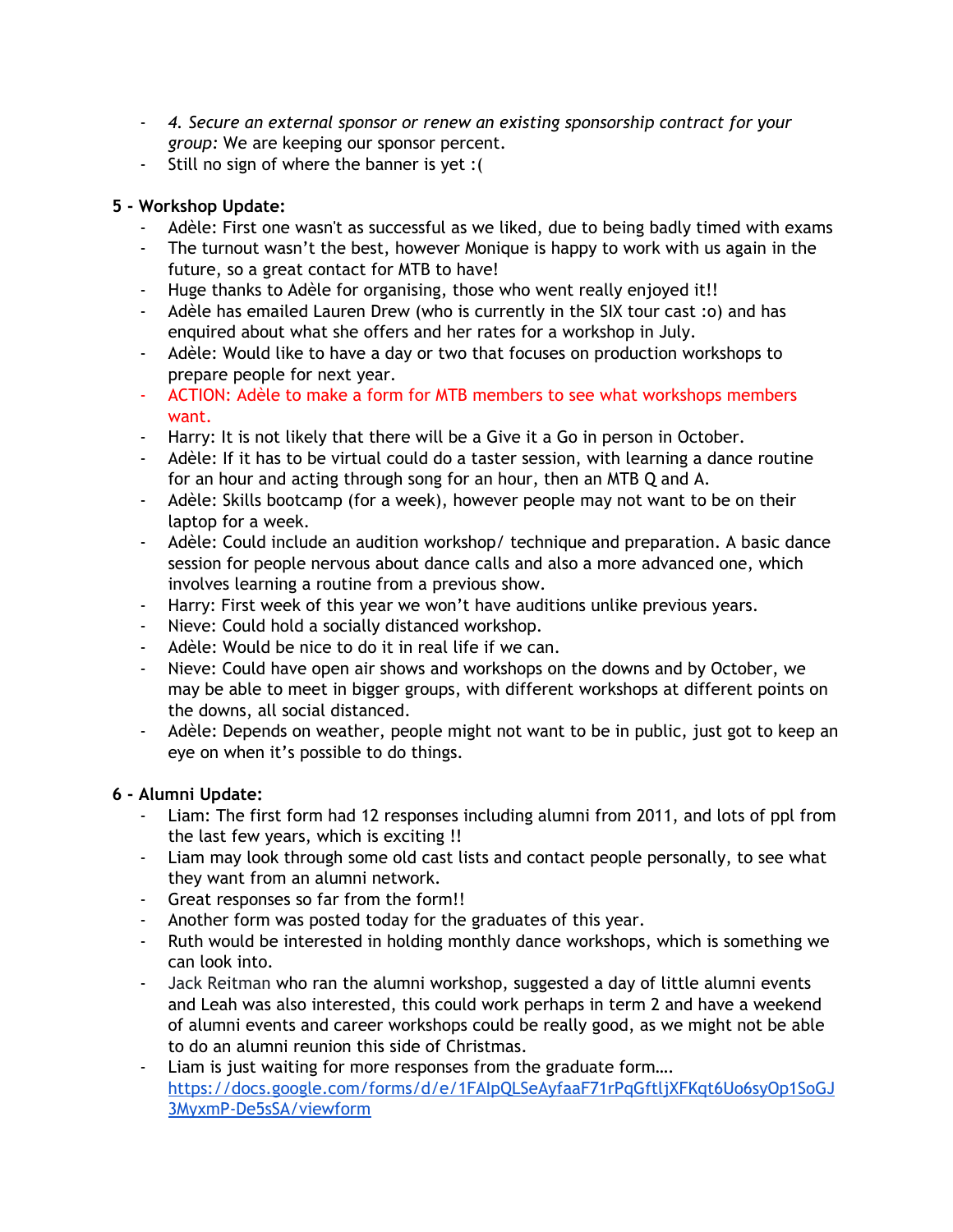If you've recently graduated, fill out the form and get involved with the MTB alumni network!!

- A mailing list would probably work better than a members group, but Liam will talk to alumni and see what they want.

## **7 - IUMTF:**

- We won yay!!!!!
- Huge congratulations to everyone involved, everyone did amazing and a huge thank you to the cast!! <3
- BIGGGG shoutout to Nathan we all owe him drinks for his fab editing skills !!
- Also massive thanks to Felix for the teach tracks!
- It is a eurovision style contest, so we may have to host it next year?!?
- ACTION HARRY: See if Durham wants to host lol.
- Abi: Could be cheaper for us to host it, rather than paying for travel there.
- Ben: We would have to pay for booking venues and provide changing room spaces for other unis.
- Liam: We could do it online again??
- Nieve: A festival vibe would be nice where everyone gets at least one award.
- Ben: Theatres may not be open until March so if we host we would need to book Anson Rooms very early on.
- Liam: Trinity centre could work and we could get a small joining fee from each uni to help with the cost.
- Harry: We could get an alumni grant if we have to host it, but Durham will probably want to host. Will see what they say.

#### **8 - Society Diversity:**

- The committee all read the incredible post from Chad from Exeter Uni
- Harry: Bristol is very similar to Exeter in that there is a high percentage of white people, so it is very easy to use that as an excuse for why the society isn't more diverse, but it shouldn't be this way. We want to work out how we can make the society more diverse.
- Nicole has an equalities report in the works!
- There was a previous worry that if we put on a production with lots of BAME roles, there were not enough BAME students to fill these roles.
- Ben: We don't want to white-wash shows like The Lion King.
- MTB previously put on Aida and the society was called out for not having BAME students in certain roles, so it was cancelled.
- We need to increase diversity and tackle these problems.
- Liam: We've always been reactionary in these issues,this year we need to think diversity first then shows second.
- Last year directors had to read a document to state that they cast colour blind.
- Nicole: We want to eradicate any false perceptions before the term starts to make MTB look positive and welcoming.
- Abi: We could organise a skill swap between MTB and a Music Society like gospel choir, which does attract more BAME students to enrich us with their skills to diffuse that unwelcoming aspect and make new friends and connections. We can do more intersociety things to open the door to whoever wants to join.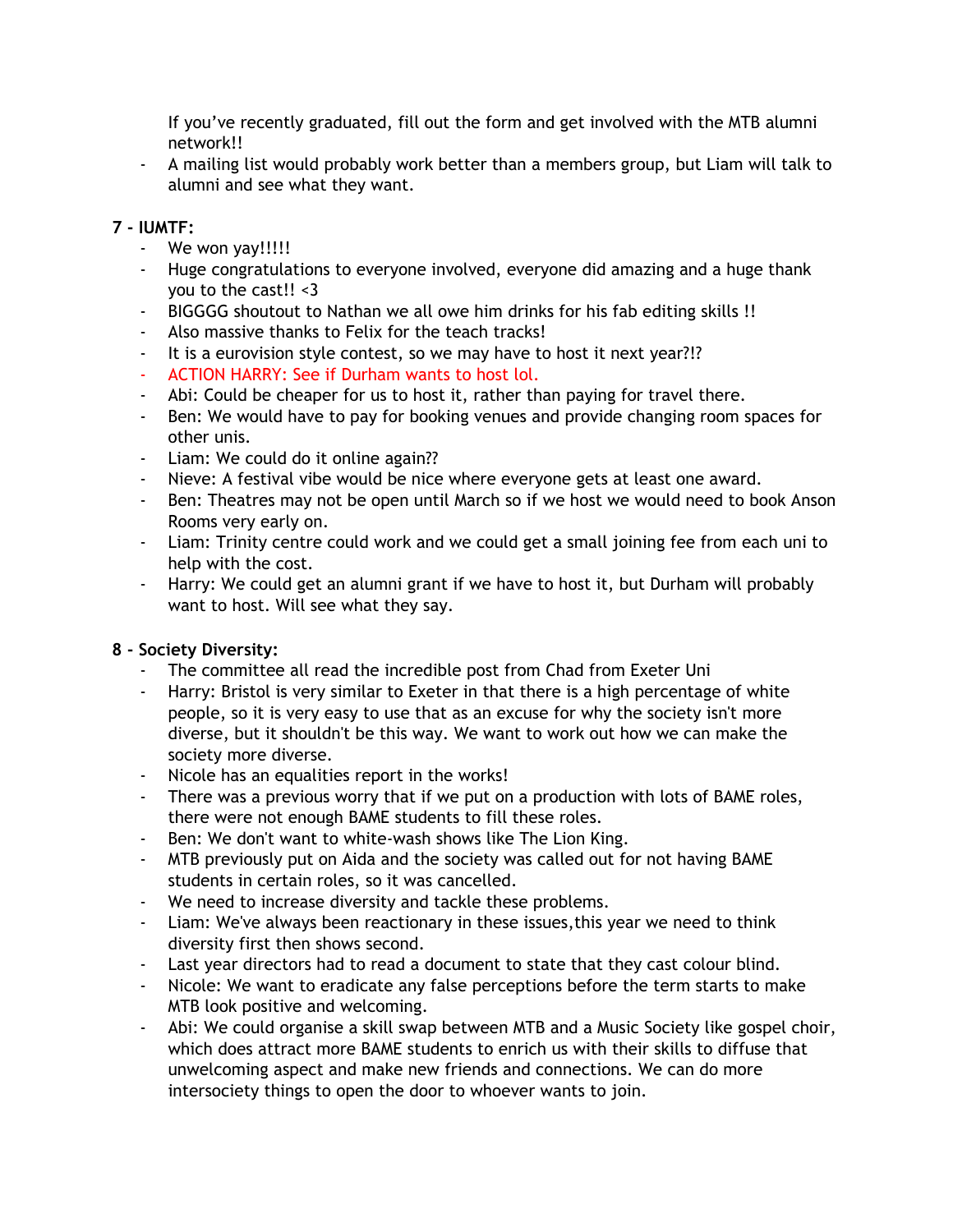- Nathan, Abi and Nicole are happy to organise a collaborative workshop.
- Harry: More workshops run by BAME performers in the industry would be great.
- Nieve: Q and A with them of how they felt discriminated against in the industry.
- Nathan: We could do that internally with PAF societies within the Bristol network?
- Adèle mentioned that dance soc have shared stories from BAME dancers throughout history on their story every couple of days.
- Nieve: One day in the week we could share an inspirational story of a BAME performer.
- Liam: We did the blackout square on insta, need to do more than a blackout square, need to amplify black voices as it's so important.
- Nicole: We could have posts about stories of BAME performers in industry and the challenges they've overcome due to their race, so we acknowledge them.
- Harry: This is a great year to increase diversity in the society and is our main goal.
- Nicole is learning sign language (wow!!) and plans to make a video in sign language, to say MTB welcomes everyone. The race issue is hugely important and we also want MTB to be inclusive to people with disabilities.
- Harry: We can put the video on the tik tok!
- There are no posts on the tik tok yet :(
- Abi didn't know we had it and she's so on it !!
- We currently have quite a diverse committee, which is a positive!
- Sam: If a BAME student sees a diverse committee they are more likely to join and will feel more comfortable, rather than a completely white committee.
- ACTION NICOLE: END OF JULY TO GET OUT INCLUSIVITY REPORT!!
- Aim is for 80 responses, so we will keep telling people to fill it out and tell them it's very important to us.

# **9 - Plans for the year:**

## **9.1 First Term**

- Harry's ideas: First term will be very different this year, no showcase in first term and Main Show will be sacrificed, which is annoying, but we want the largest number of people to be able to perform on the Winston Stage. Showcase will be moved to Term 2.
- Nieve: People won't be working on a main show so more cabarets rather than one main show, so more people can be involved.
- Abi: More opportunities and that's what it's all about!
- Harry: Also gives good experience for people who want to be in prod teams in the future.
- Harry: STA have suggested a virtual show, e.g. an online musical or cabaret.
- Ben: Pantosoc has made a radio drama on their youtube channel, we could do something similar and STA could help with editing.
- 48 hour in First Term- We can reduce audience size and have two performances and make the show shorter, but get the same number of people watching.
- Newbie and Christmas cabaret in TB1.

# **9.2 Second Term**

- Another 48 hour and Showcase V (not 5, harry wants it branded as V lol), another cabaret for refreshers.
- Abi: Some feedback last year suggested some auditioned cabaret rather than all auditioned.
- Ben: We had 3 auditioned shows last year, why should the cabarets be auditioned?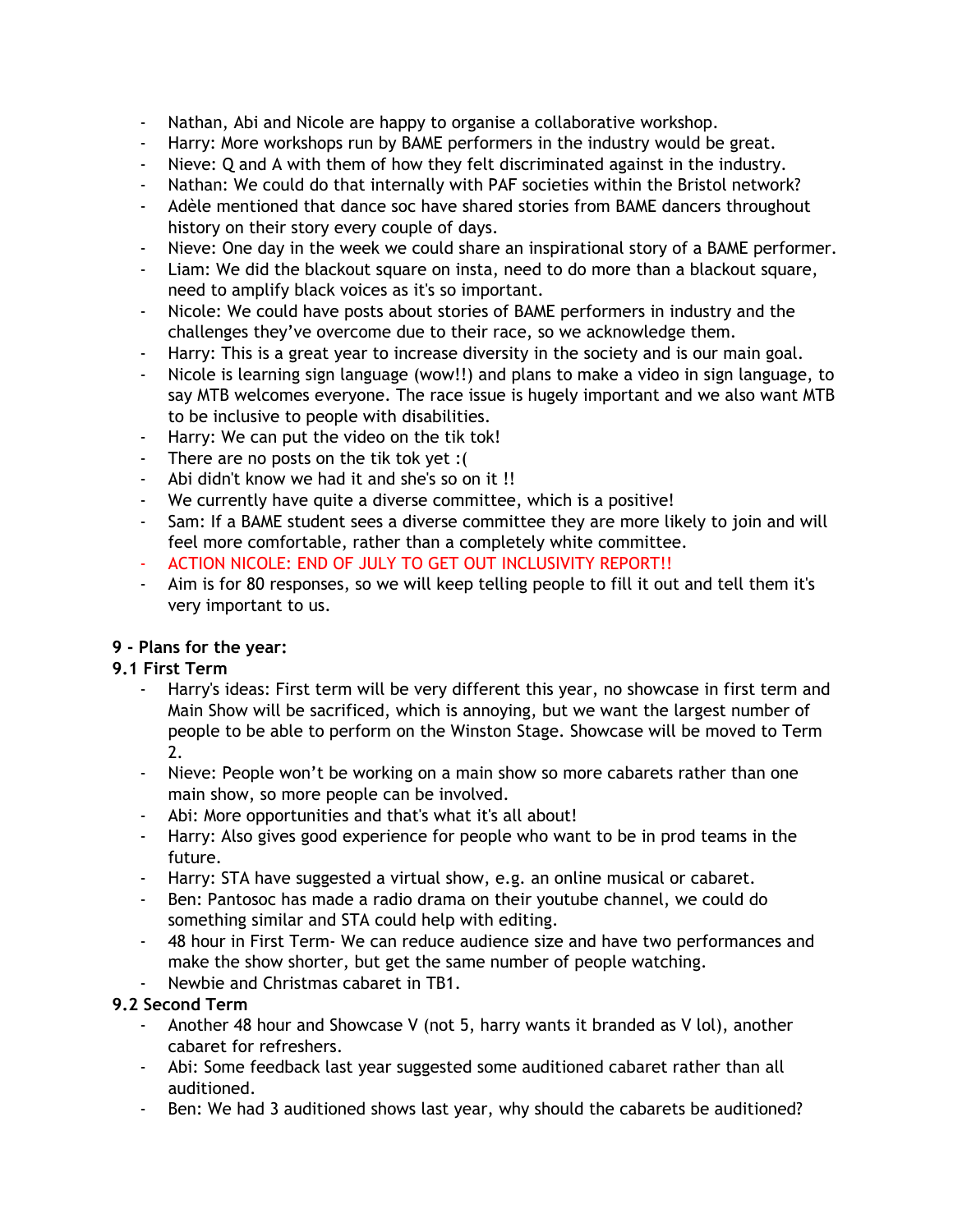- Nieve: 48 hour shows should be auditioned, cabarets, and auditioned cabarets, can be good for audition practise.
- Ben: People still get audition practise from unadutioned cabarets.
- Nicole: People wanted to make sure cabaret has the same hype as main show, we should boost to do that even if they're unauditioned.
- Nathan: Main worry for auditioning cabarets is that people compare them and that is the opposite of what we want.
- Ben: Pressure of Main Show auditions puts people off anyway and even with relaxed auditions with a guaranteed part, people were nervous.
- We agree to keep all cabarets un-auditioned.

#### **9.3 Third Term**

- After easter- Another 48 hour, we will definitely be going to Fringe and IUMTF.

### **10 Audition Feedback:**

- Nicole: Would be nice to ask previous directors what they were looking for.
- Abi: Would be a good idea for Nicole to draft a document for all casting teams.
- Harry: A casting handbook that directors have to read.
- Ben: There is already a bit for casting on the proposals document.
- Nieve: Would be nice to have feedback from auditions.
- Ben: Hard to do detailed notes on each person, especially Showcase auditions.
- Liam: I agree feedback is important to develop, but maybe not from peers.
- Abi: MTB members are not industry professions, so the feedback is more if you fit the roll or you don't.
- Nieve: If they do want feedback to improve, leave it up to the person to ask if they want to know.
- Adèle: In the audition workshop, we could have a whole day where you can do a mock audition, get an external, completely impartial alumni perhaps to give feedback.
- Harry: Day of mock auditions, so no roles involved, so it's about how you perform, not if you were right for a role.

#### **11 - Into The Woods:**

- RESERVED

## **12 - Student Council Motion about the Winston:**

- Voting closes today at 10 for a decision.
- They already have access to the Winston Theatre, but they are just not happy with dates and times.
- There is also an issue of the SU not having enough space, so the motion has actually opened up problems with the SU choosing profit over its students.
- We will see what happens, can't say anything yet.
- We could make the Showcase set simpler if we had one less day in the Winston.
- UPDATE: The motion was rejected, so we can sort out show slots soon!!

## **13 - AOB:**

## **13.1 Socials**

- Abi: We need to sort a date for the fundraising quiz, will just be asking for a donation to enter.
- There will be raffle prizes, so you get something for your money.